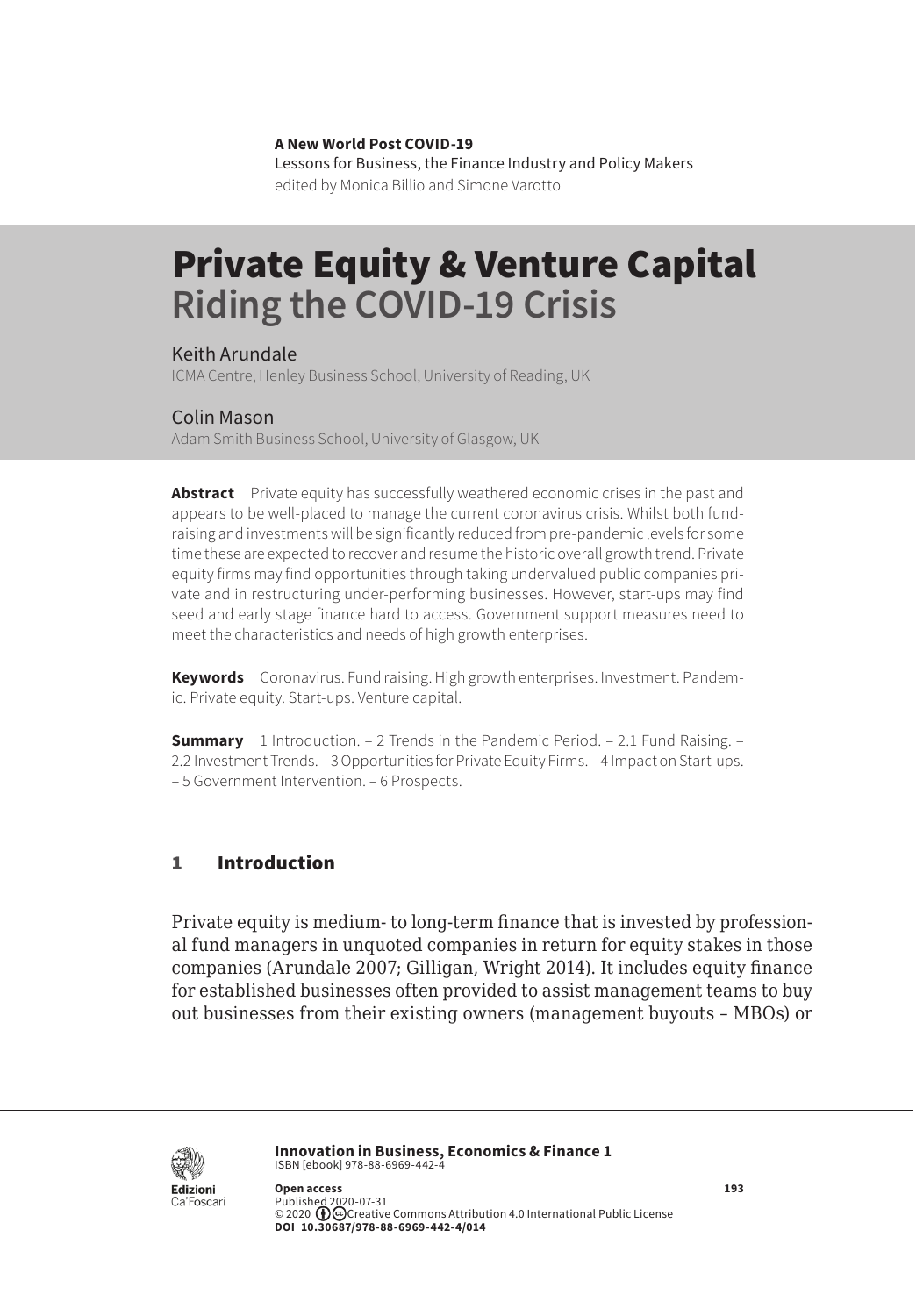<span id="page-1-0"></span>growth capital for later stage expansion and early stage finance, otherwise known as venture capital (VC), to help companies grow quickly and scale successfully.

Private equity-backed enterprises make a significant contribution to the global economy in terms of greater innovation, increased productivity, enhanced competitiveness and, in the longer term, increased employment opportunities (Frontier Economics 2013). Venture capital has financed many so-called 'unicorns' (privately held start-up companies valued at over \$1 billion). For example, 82% of the 190 European start-ups that have achieved unicorn status are venture capital-backed (EuropeanStartups.co 2020). With its long-term investment horizons, with funds typically having lives of 10 years or more, private equity is usually less susceptible to the ups and downs of economic cycles. The asset class successfully weathered the 2008 financial crash, despite debt finance used to leverage deals being in short supply, and with far fewer failures than had been predicted by some observers. Private equity maintained its relatively stable, longterm overall returns of 13% to 14% pa. (BVCA 2010, 2019) which make the asset class attractive to institutional investors and so provides essential funding for high growth enterprises. The question is whether this historic resilience will be apparent with the COVID-19 pandemic.

Many private equity and VC funds are constituted as limited partnerships (Gilligan, Wright 2014) whereby investors, such as pension funds, banks, insurance companies, family offices, sovereign wealth funds and endowment funds (the limited partners or LPs), commit capital to funds which are managed by fund managers (the general partners or GPs). In 2019 alone over \$600 billion of private equity funds were raised globally, with accumulated funds of around \$1.5 trillion now awaiting investment (Preqin 2020a).

In previous economic crises, fundraising for both private equity and VC funds initially declined but then recovered, eventually hitting new peaks as shown in table 1. Both fundraising for private equity and VC funds declined following the dot-com and global financial crises periods but then quickly recovered. It is too early to tell whether fundraising has been impacted severely by COVID-19 in 2020 to date. Certainly, both the number of funds and amount raised in Q1 2020 has fallen by 32% and 29%, respectively for private equity as a whole, compared to Q4 2019 but this is not unusual with the relatively slower fundraising that always occurs at this time of year. The amount of capital raised by venture capital funds actually increased in Q1 2020 by some 44% from the previous quarter, although this has declined significantly in Q2 to date with a steep decline in the number of funds closed (Preqin 2020b). As at April 2020 there were 3,620 private equity funds in the market globally seeking to raise some \$933 billion for their investment funds (Preqin 2020a).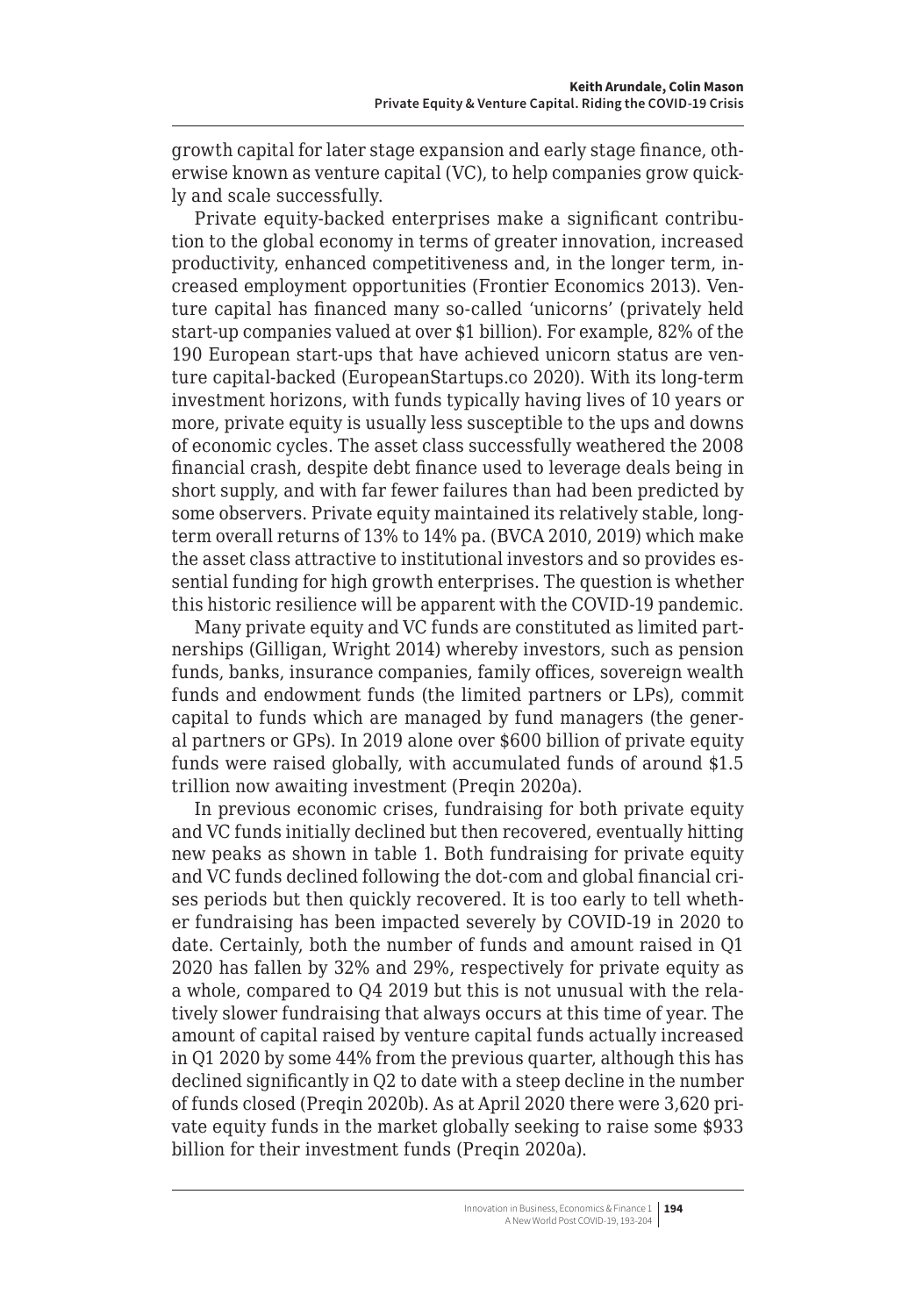|                                | <b>Private equity</b><br>(buyout) |                                       | Venture<br>capital |                                       |
|--------------------------------|-----------------------------------|---------------------------------------|--------------------|---------------------------------------|
| <b>Year of final</b><br>close  | No of funds                       | Aggregate<br>capital<br>raised (\$bn) | No of funds        | Aggregate<br>capital<br>raised (\$bn) |
| Dot com era                    |                                   |                                       |                    |                                       |
| 1999                           | 225                               | 92.9                                  | 293                | 42.2                                  |
| 2000                           | 285                               | 130.4                                 | 488                | 76.4                                  |
| 2001                           | 256                               | 91.0                                  | 359                | 43.5                                  |
| <b>Global financial crisis</b> |                                   |                                       |                    |                                       |
| 2007                           | 659                               | 366.2                                 | 424                | 46.5                                  |
| 2008                           | 655                               | 357.5                                 | 445                | 52.7                                  |
| 2009                           | 447                               | 185.5                                 | 360                | 26.9                                  |
| Pre-coronavirus pandemic       |                                   |                                       |                    |                                       |
| 2018                           | 833                               | 537.9                                 | 1,105              | 108.5                                 |
| 2019                           | 733                               | 548.8                                 | 872                | 95.7                                  |
| 2020 <sub>Q1</sub>             | 211                               | 102.6                                 | 225                | 37.7                                  |

**Table 1** Funds raised during previous financial crises (data supplied to authors by Preqin)

# 2 Trends in the Pandemic Period

# **2.1 Fund Raising**

Whilst LPs remain committed to private equity the amount of their commitments is likely to fall as a result of recent stock market falls which may lead to some rebalancing of asset allocations to private equity and other asset classes (Real Deals 2020b). This is partly for technical reasons – the 'denominator effect': if the value of their other types of investments go down then they will become over-allocated to private equity, prompting them to pull back on investing both directly and indirectly, via funds, in private equity and venture capital (Mason 2020). Buyouts will compete with growth and venture capital for investors' preferred fund type. There has been a trend in recent years of limited partner investors targeting fewer fund managers with larger commitments in order to focus their GP relationships whilst maintaining their overall allocations to the private equity asset class; this is likely to continue into and beyond the current pandemic. Co-investment, where LPs invest in portfolio companies alongside their commitments through a GP managed fund, may decline as LPs focus on their existing co-investments and shy away from new single company investments. LPs may also be called upon to commit additional capital to shore up existing companies in GPs'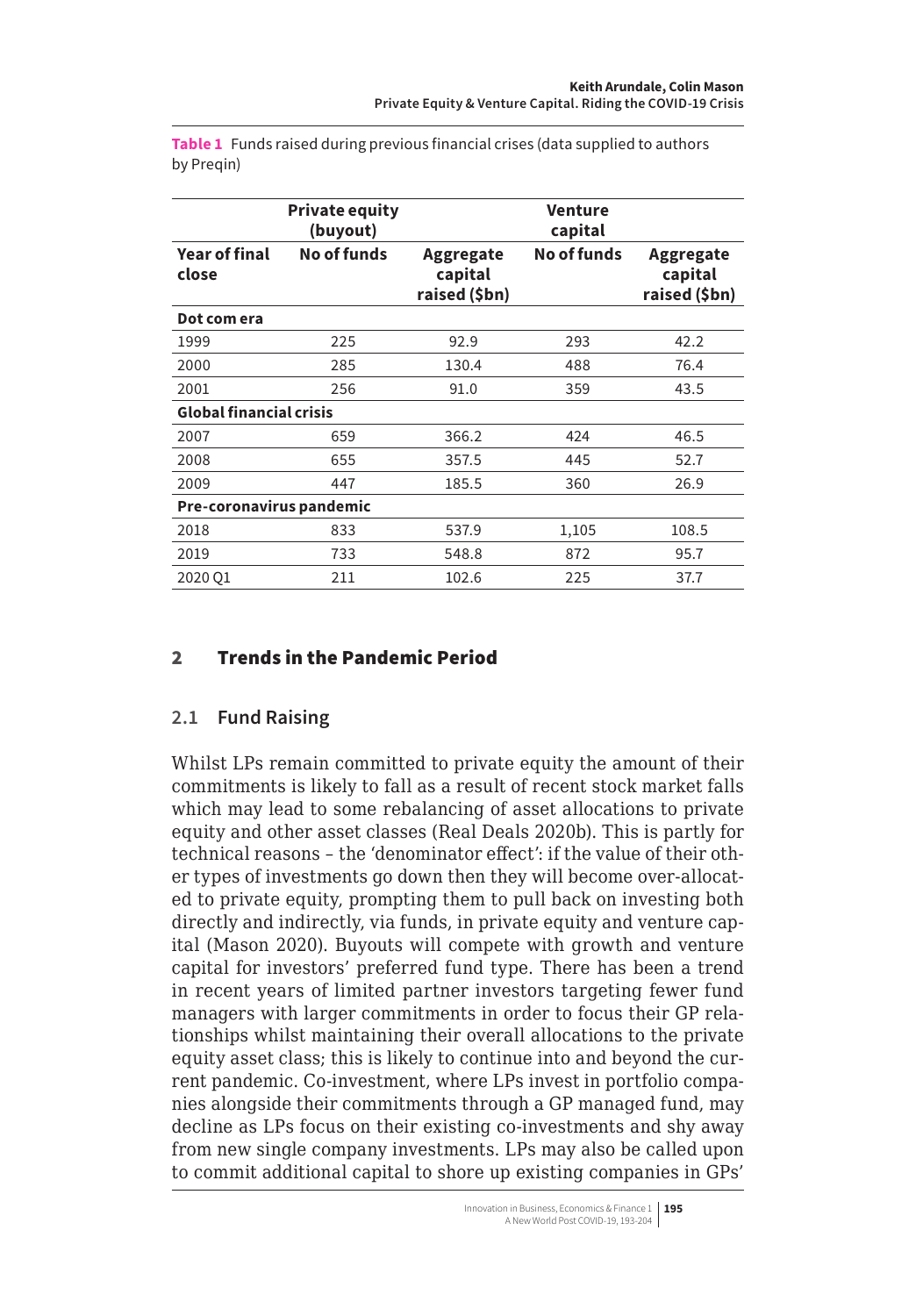<span id="page-3-0"></span>portfolios. For GP firms seeking to raise capital additional to their usual fund structures there has been a trend of GPs selling minority equity stakes in their firms as an alternative to seeking a public listing; there are now fund of firms vehicles dedicated to building portfolios of GP minority stakes. Teams trying to raise a fund for the first time may find the fund raising process takes longer than usual, possibly extending over two years, due to limitations on travel and fewer opportunities to develop face-to-face relationships in what is very much a people business. Where LPs were already well into due diligence on prospective funds prior to the pandemic lockdown this is likely to continue to completion. Whilst LPs may have put new investment activity on hold, a recent survey of LPs has noted that they remain "cautiously optimistic" that activity will pick up once the coronavirus pandemic abates (Houlihan Lokey 2020).

# **2.2 Investment Trends**

On the investment side, in 2019 funds invested \$393 billion in management buyouts (MBOs), down 20% from a record high in 2018, and \$224 billion in VC deals, down 17% from the prior year (Preqin 2020c). Whilst a number of mega deals helped to prop up the value of buyouts in Q1 2020, the overall downward trend in 2019 is likely to continue further into 2020 with GPs focusing their efforts on safeguarding existing portfolio companies, reserving more finance for follow-on rounds and spending less time on sourcing new deals – at least initially in the pandemic. Buyout investments in Asia particularly declined significantly by value in Q1 2020 although the number of deals held up; possibly due to GPs not completing the larger deals due to the COV-ID-19 crisis. VC deals fared worse in Q1 2020 both in terms of the decline in number of deals completed and the overall value of deals with Greater China, the initial location of coronavirus, suffering the most with a 60% year on year decrease between Q1 2019 and Q1 2020 in the aggregate levels of equity investment (Brown, Rocha 2020). Encouragingly, deals in Asia have picked up again in Q2 2020 with a 21% increase in aggregate deal value and a 6% increase in the number of deals compared to Q1 2020, reflecting that VC is now emerging from the earlier onset of the pandemic in Asia (Preqin 2020b).

Many GPs have been cancelling deals in the pandemic, or at least delaying them, because of the uncertainty whether, in the absence of a vaccine, there may be a second spike in cases which will result in another global lockdown that will close businesses again (Real Deals 2020d). There is evidence that GPs have been dropping out of auctions and investment committees are taking much longer to sign off on even relatively small deals (Real Deals 2020a). It has also been reported that some VCs have withdrawn from investments after sign-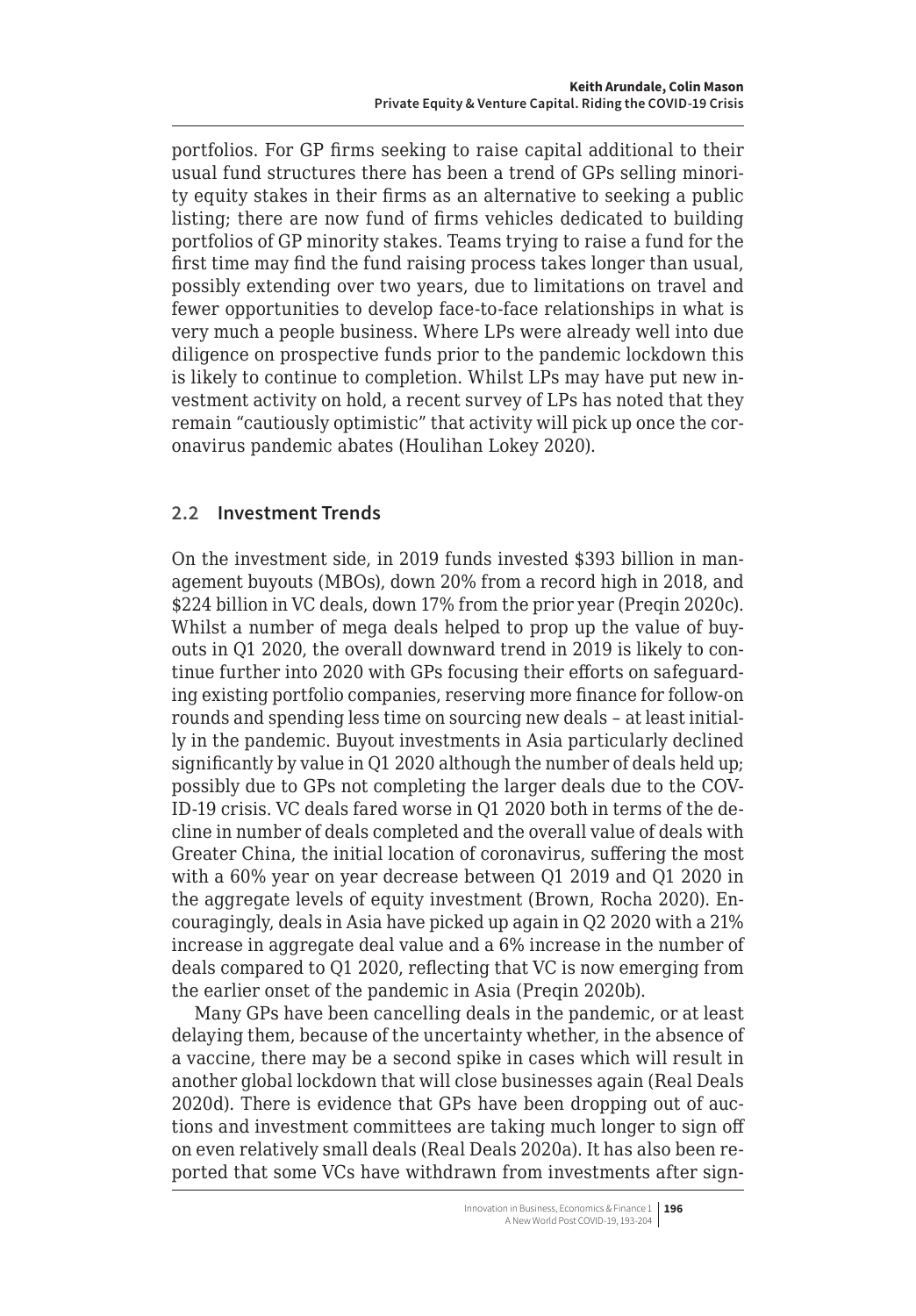ing term sheets and sending letters of intent (Beauhurst 2020a). GPs are revising the scenario analyses of portfolio companies, building in much longer holding periods to exit and downgrading valuations. BVCA members reported that they expect to significantly mark down portfolio valuations, by an average of some 20% (BVCA 2020a). Later-stage start-ups are expected to be hit the hardest as they reflect the decline in public markets. Where deals are still being pursued due diligence procedures on management and staff need to be complemented with questions on furlough arrangements, termination clauses, regulatory, data protection and employment law issues with regard to requiring employees to take COVID-19 tests (Real Deals 2020e). Due diligence on rent and leasing agreements will need to assess where rent has not been paid. Some VCs have been carrying on with due diligence remotely via video conferencing such as Zoom and DingTalk. It is unlikely that digital platforms will completely replace face-to-face relationship development between private equity and VC investors and management teams but they are likely to continue to be used post-pandemic and may well help facilitate more cost-effective interface with start-ups and other companies which are located away from the investment hubs (Financial Times 2020c).

For their part, private equity and VC portfolio companies have been cancelling, or at least postponing, their capital spend, concentrating on stocking levels, reviewing supply chains where these are being challenged, renegotiating rent and leasing agreements, furloughing staff and overall cutting costs where possible and, above all, preserving cash. Firms with only a short runway of cash of, say, less than 6 months are particularly vulnerable. Early communication with banks and other lenders is required to arrange interest payment holidays, relaxation of amortisation payments and suspension of loan covenants. Other companies will need capital in order to exploit COV-ID-19 opportunities, to pivot their business models and take advantage of sectorial trends.

Governments have introduced new schemes to assist businesses impacted by the pandemic. For example, in the UK these include the Coronavirus Business Interruption Loan Scheme (CBILS) whereby the government provides an 80% guarantee on each loan offered by selected lenders through the state-owned British Business Bank. However, CBILS does not support unprofitable companies and there is also evidence that some banks in the UK and Europe have been rejecting applications from PE-owned companies because of the financial engineering from use of debt in buyouts that makes them non-compliant with EU state-aid rules (Financial Times 2020a). Then there is the Future Fund which provides convertible loans of between £125 thousand and £5 million provided this is matched by private investment and the recipient companies have raised £250 thousand of equity investment in past 5 years from third parties. Also private eq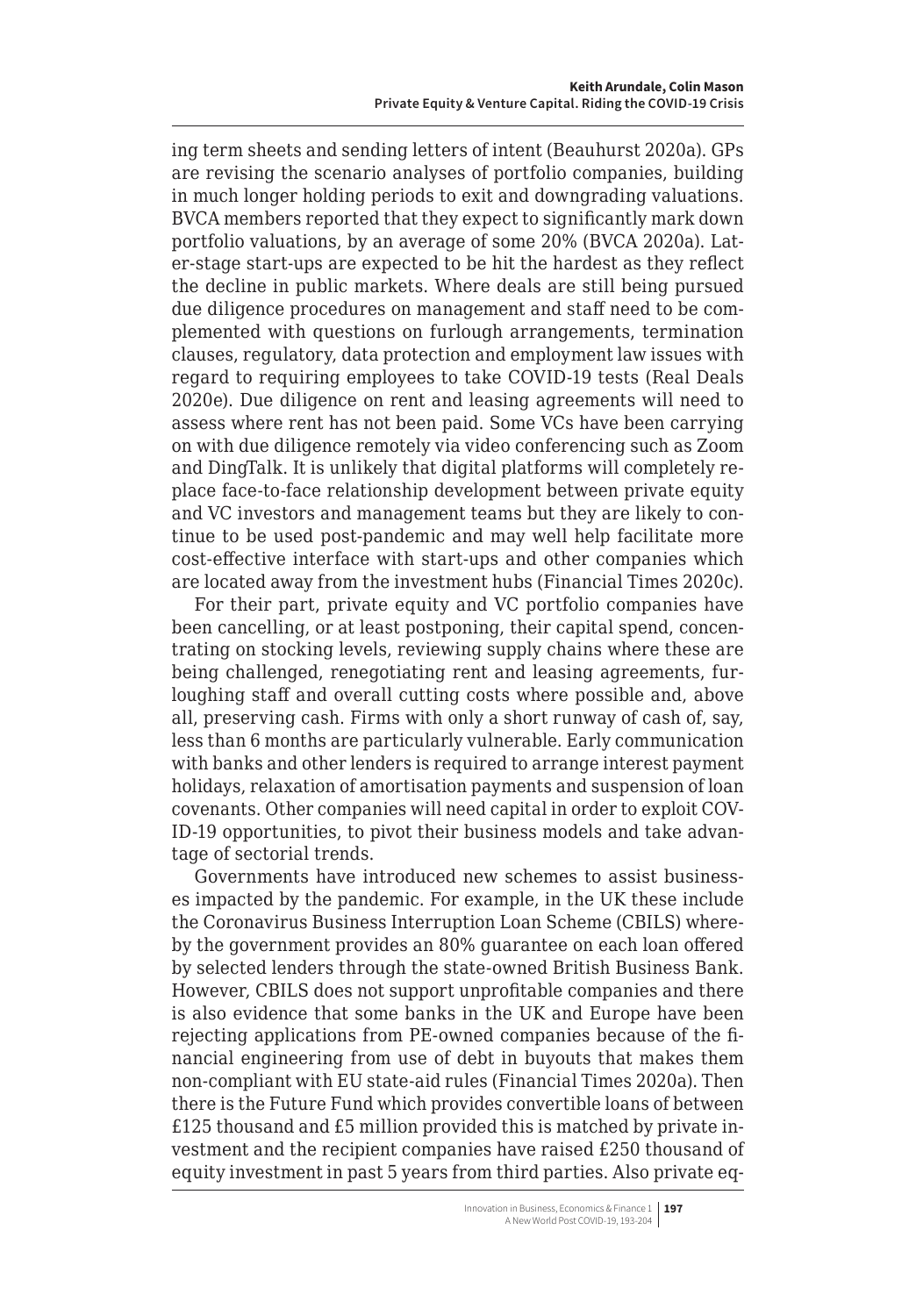<span id="page-5-0"></span>uity firms should themselves have the resources in terms of finance and expertise to help support and turnaround viable companies.

# 3 Opportunities for Private Equity Firms

Private equity often benefits from a crisis and change. Accordingly there will be opportunities for PE firms to take public companies private at lower valuations, buy up underperforming corporate subsidiaries, engage in bolt-ons and carve-outs and profit from 'special situations' (distressed assets, rescues and restructurings) as long as there are no severely underfunded pension schemes involved. Some, mainly US private equity groups, are taking a bullish view and are aggressively striking deals during the crisis to take advantage of lower valuations (Financial Times 2020f). Some VCs have resumed investing, focusing on companies which are seeking new opportunities in the crisis with in-demand services and sectors. Exits, essential for PE funds to show returns to their LP investors and to generate carried interest for the GPs, are likely to be delayed with longer holding periods. Investec's annual GP trends survey reveals that some 83% of GPs do not expect to make an exit in the next 12 months (Bain & Co 2020). Whilst M&A activity may be somewhat reduced for private equity firms, opportunities for exits may come from some of the large technology companies, such as Alphabet, Amazon, Apple, Facebook and Microsoft, which have been energetically pursuing deals following recent stock market falls (Financial Times 2020b). However, this is raising concern that "a few powerful firms are set to gain more clout", prompting governments in various countries to consider tightening their rules on foreign takeovers (Mason 2020); indeed a number of European countries have already announced stricter screening measures on foreign investment following new guidance issued by the European Commission (Real Deals 2020c). On a positive note, there has been a recent resurgence of interest in IPOs (Financial Times 2020e).

Private equity firms are increasingly focused on specific industry sectors. To the extent that changes can be made to the sector strategies set out in private placement memoranda and limited partnership agreements and the expertise of the individual investment executives, firms may need to rebalance their portfolios away from the hardest hit sectors such as hospitality and travel. Those firms focused on the tech sectors, including digital healthcare, fintech, cybersecurity, artificial intelligence, edtech, gaming and more traditional pharma, medical devices and e-commerce should be better able to weather, and even benefit from, the current crisis. For example, investors are actively targeting health-tech start-ups from those involved with remote-healthcare apps to those developing new drugs targeting cor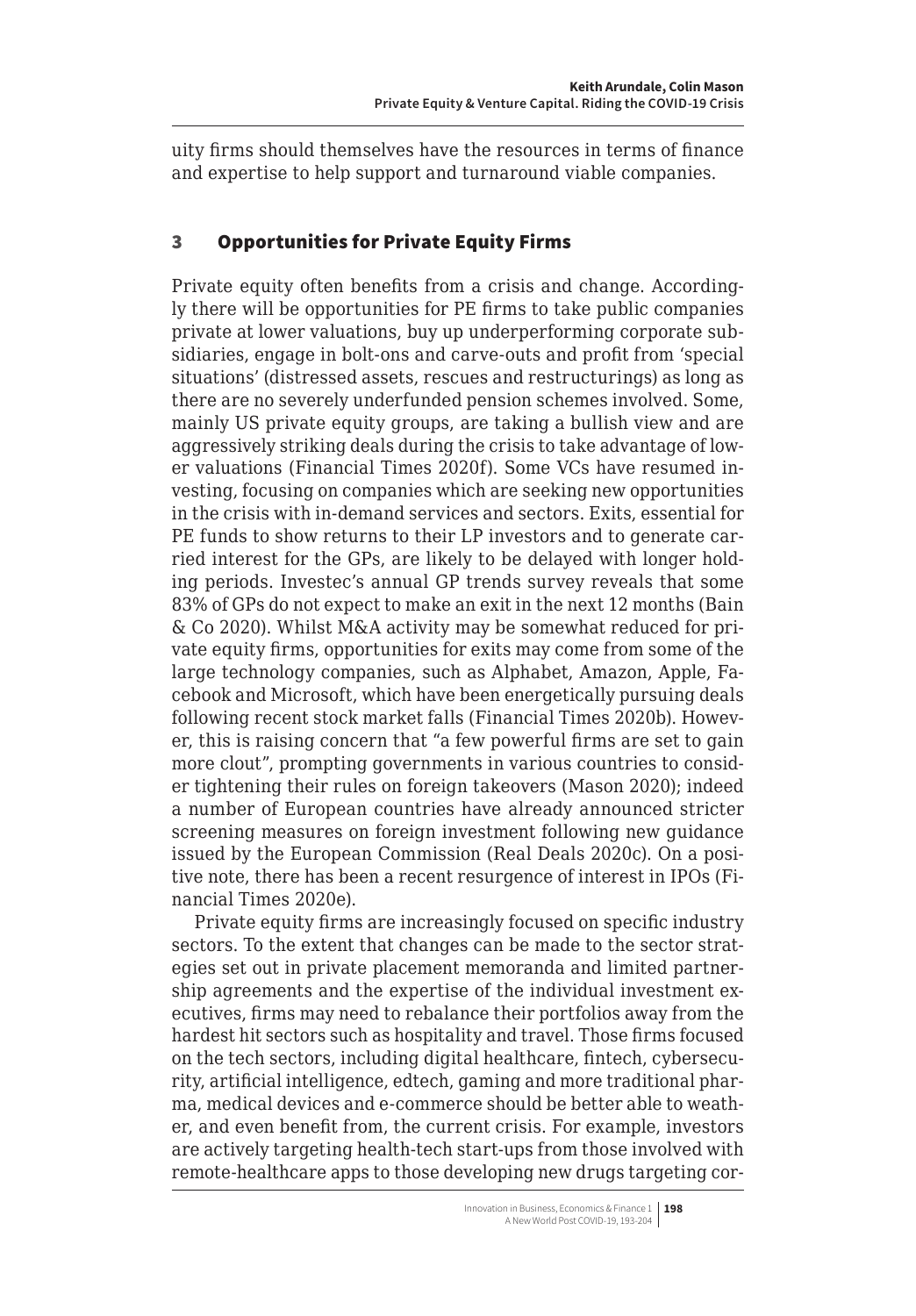<span id="page-6-0"></span>onavirus (Financial Times 2020d); VC-backed health-tech deal values are rising in the COVID-19 environment (Preqin 2020b).

# 4 Impact on Start-ups

Whilst the pandemic is clearly impacting on private equity firms and their portfolio companies, many of which will have been subject to a management buyout or a take private transaction in the past, it is perhaps the effect on start-ups and VC financing that the pandemic is having the greatest effect. There is a clear consensus that this economic crisis will result in a decline in VC (Mason 2020). As evidence of this the Plexal Start-Up Tracker<sup>1</sup> monitors start-ups and fastgrowth businesses in the UK that have attracted equity or venture debt funding and publishes statistics each week on investments by value and number of deals. For the period from March 23 to June 17 2020, when the country was in the lockdown, the tracker revealed that there was a 48% decrease in the value of start-up investment and a 34% decrease in deal numbers compared to the same period in 2019. As noted above, VCs are backing existing portfolio companies and focusing their new deals on the more established later stage companies. It is likely that there will be a decline in VC investing over the remainder of 2020 and possibly beyond for three reasons: (1) portfolio companies in sectors impacted most severely by the crisis are finding it difficult to increase revenues and scale, (2) VCs are finding it much harder to raise new funds and (3) opportunities to exit from investments are relatively scarce (Mason 2020). The situation is particularly concerning for start-ups seeking their first round of VC finance when they have little or no cash buffer to cope with their lack of revenues. Funding for UK start-ups raising for the first time fell by 83% between March 23 and May 17 compared to the same period in 2019 (Sifted 2020c). These companies will likely fail, go into hibernation or continue to bootstrap. A survey of 250 growth businesses in the UK seeking investment reported that 9 out of 10 will close within the next 12 months if their current investment plans, disrupted by the coronavirus crisis, fail to materialise (Save Our StartUps 2020).

There is evidence that some business angel investors, who usually precede VCs in the "funding escalator" (Mason, Botelho, Harrison 2016) and who are the dominant source of early stage equity capital, are continuing to invest in start-ups during this pandemic. A survey of angel investors and early stage VCs in May 2020 by Activate our Angels<sup>2</sup> revealed that 67% of the 223 respondents were still in-

2 <https://www.activateourangels.com>.

<sup>1</sup> <https://www.plexal.com/startup-tracker>.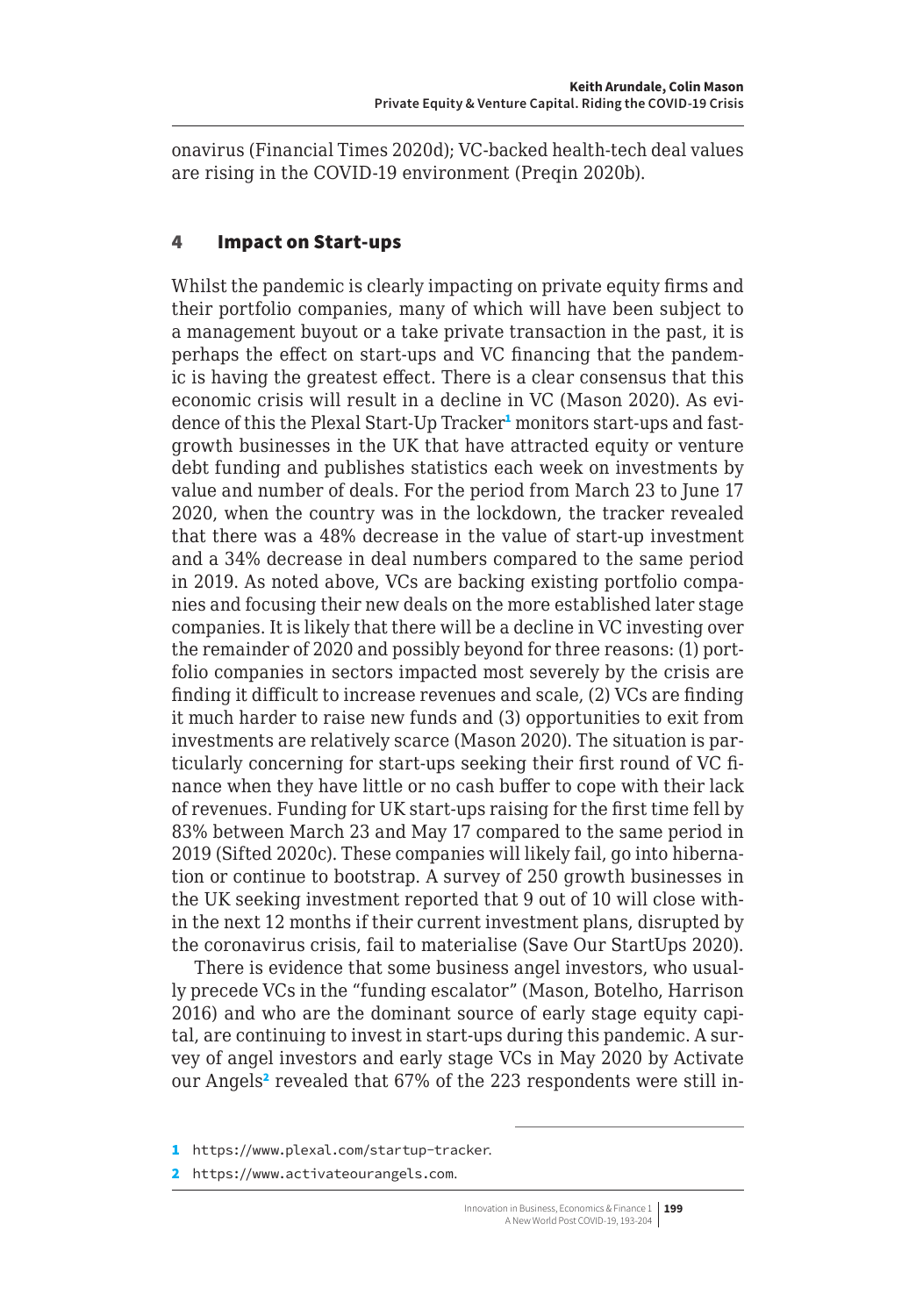vesting during the lockdown (51% investing in new deals and 16% in their existing portfolios); they are getting deals done at reduced valuations. However this optimistic view is qualified by other surveys and commentary which suggest that business angels might be seeking to conserve cash to support their existing investments (Mason 2020). The on-going support by angels appears to vary by country and type of angel investor, with occasional (or 'tourist') angels having largely disappeared (Sifted 2020d). With many VCs now focusing on their existing portfolios to the detriment of new investments, angels will need to fund their scale up businesses for longer. The negative impact of the current crisis on angel investing could be similar to that experienced in the post dot-com era and the global financial crisis (Sohl, Lien, Chen 2020).

Equity crowdfunding platforms, such as Crowdcube and Seedrs, have experienced a drop in investment activity of around 20% since lockdown (Sifted 2020a). Crowdfunding is an important component of the funding escalator, often preceding or complementing angel investment and acting as an additional "proof of concept" and marketability for VC investors.

| <b>Investors (LPs)</b>                                   | <b>PE firms</b>                                           | VC                                                        |
|----------------------------------------------------------|-----------------------------------------------------------|-----------------------------------------------------------|
| Reduced allocations to PE asset<br>class                 | Deals postponed or cancelled                              | <b>Favoured sectors</b>                                   |
| Longer fund raising process                              | Extended due diligence for deals<br>in progress           | Reduced valuations                                        |
| Extensions to fund terms                                 | Longer holding periods                                    | Non-existent exits                                        |
| Difficulties in raising first-time<br>funds              | Stricter rules on foreign acquirers                       | Reduced finance for start-ups                             |
| Additional commitments<br>to support portfolio companies | Opportunities with take privates<br>and distressed assets | New government support<br>schemes - but not for start-ups |
| Wall of funds raised not invested<br>from prior years    |                                                           | Continued support from business<br>angels                 |

**Table 2** Summary of issues and opportunities for private equity and venture capital

# 5 Government Intervention

Governments have introduced a wide variety of support measures for the small business sector in the coronavirus pandemic to help them preserve cash, providing loan finance, both directly and by providing guarantees to banks, subsidising employee costs, and allowing the deferral of tax, business rates and social security payments. However, these schemes will have limited benefits for high-growth enterprises. For example, the UK's CBILS scheme referred to above, which provides financial support in the form of guaranteed bank loans to small-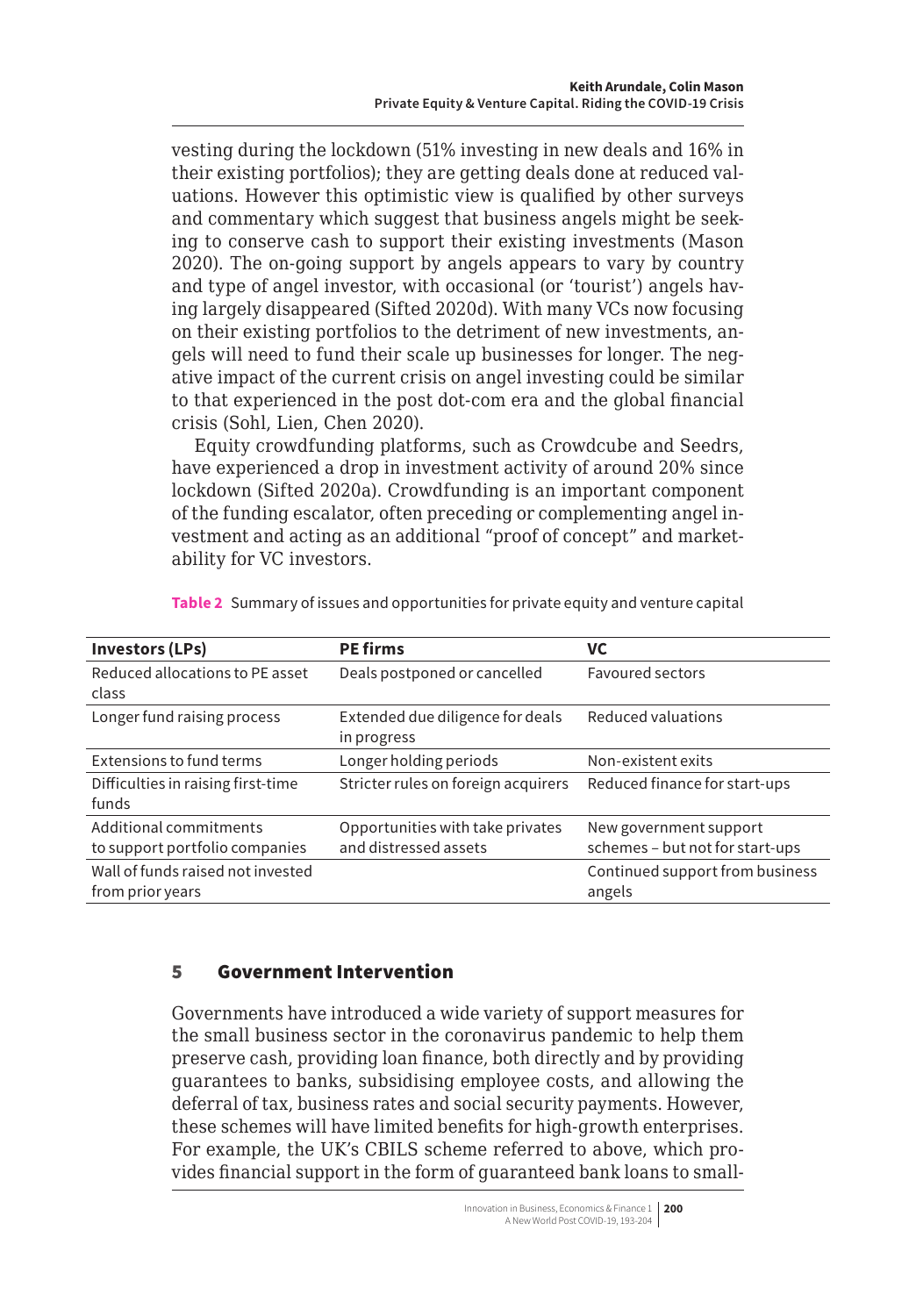<span id="page-8-0"></span>er businesses across the UK that are losing revenue and seeing their cashflow disrupted as a result of the COVID-19 outbreak, requires businesses to meet the lending criteria of banks in order to qualify. However, many would not meet this requirement as they might not have sufficient trading record or, typical of VC backed companies, may currently be loss making and hence unable to service a bank loan. A new loan guarantee scheme for companies not able to access CBILS has been advocated. Support to enable firms to furlough staff provides few benefits to new and small firms as staff are not permitted to work if they are furloughed and companies must continue to trade in order to survive. The Future Fund which provides convertible loans of between £125 thousand and £5 million that is matched by private investment is only available to businesses that have received £250,000 of external investment in the previous 5 years. Moreover, the investment by private investors is not eligible for relief under the EIS, SEIS and VCT schemes (BVCA 2020b) and so is unattractive to business angels (SeedLegals 2020). In addition, if companies choose to repay the loan and not convert to equity they are required to pay back double what they borrowed, plus interest (Beauhurst 2020b); this onerous constraint should be reviewed (Sifted 2020b).

#### 6 Prospects

The decline in both private equity and venture capital investment in terms of the amount invested and the number of deals that we are seeing in this current coronavirus crisis will impact on the speed and strength of the economic recovery. Many deals will be follow-on rounds as investors seek to strengthen the financial runway of their portfolio companies. As noted above there are opportunities for private equity firms to take undervalued public companies private and to restructure underperforming businesses. The lack of venture capital will mean that recent start-ups will close resulting in the loss of businesses that might otherwise have flourished and preventing companies that have traction to develop and scale. It is likely that seed investing will suffer the most, making it difficult for start-up businesses to get off the ground. This has serious implications as when current furloughing arrangements cease a larger number of redundancies are likely to occur; finance for redundant employees looking to start their own businesses will be in short supply. This needs urgent government review along with a revitalisation of local government supported training programmes to reskill workers and to provide business planning and finance raising advice. Whilst the majority of such businesses will be SMEs with fewer than 10 employees and little potential or ambition for growth, some may develop into the high-growth enterprises that are the bedrock of private equity and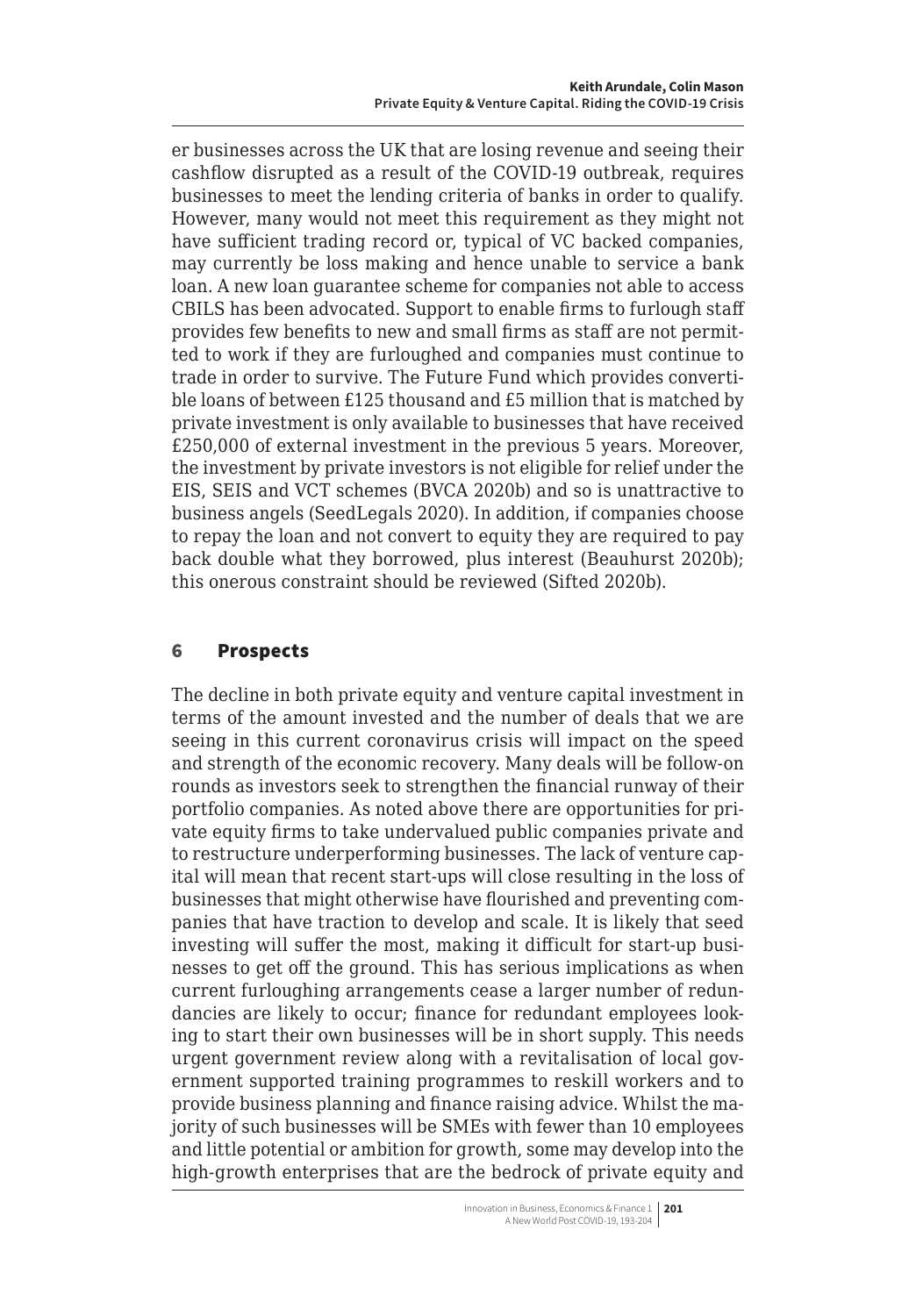<span id="page-9-0"></span>entrepreneurial finance investment and which drive innovation, employment creation and productivity growth. Amendments or additions to current government financial support schemes are required which are aimed particularly at start-up businesses and which better suit the characteristics and needs of high growth potential enterprises.

Fund managers will need to be openly transparent with their institutional investors with frequent communication on capital calls, delays in distributions and plans to mitigate the impact of COVID-19. They will also need to continue spending more time in supporting their portfolio companies in helping them to adjust to the new environment, seek new opportunities arising from the pandemic, pivot business models and manage cash.

To conclude on a positive note, private equity has successfully weathered economic shocks before and the signs are that it is well prepared to do so again despite the immediate cutback in activity. Many successful companies are founded in recessions – WhatsApp, Instagram, Uber, Pinterest, Slack and Square were all founded in the aftermath of the 2008 global financial crisis. This is reflected in fund returns with some of the best performing vintages established in periods of economic crisis.

# **Bibliography**

Arundale, K. (2007). *Raising Venture Capital Finance in Europe*. London: Kogan Page. Bain & Co (2020). "How European Private Equity is Taking Coronavirus' First

- Punch". *Bain & Company*, 3 June. https://bit.ly/32CrwLO.
- Beauhurst (2020a). "The Effect of Coronavirus on UK investment: Q1 2020". *Beauhurst*, 2 April. [https://about.beauhurst.com/blog/effect-of](https://about.beauhurst.com/blog/effect-of-coronavirus-uk-investment-q1-2020)[coronavirus-uk-investment-q1-2020](https://about.beauhurst.com/blog/effect-of-coronavirus-uk-investment-q1-2020).
- Beauhurst (2020b). *COVID-19 Business Impact: Understanding the Impact of COV-ID-19 on Ambitious UK Businesses*. London: Beauhurst.

Brown, R.; Rocha, A. (2020). "Entrepreneurial Uncertainty During the Covid-19 Crisis: Mapping the Temporal Dynamics of Entrepreneurial Finance". *University of St Andrews Working Papers in Entrepreneurial Finance*, WP Nº 20- 008, 2nd Quarter 2020. [https://www.st-andrews.ac.uk/business/](https://www.st-andrews.ac.uk/business/rbf/workingpapers/RBF20_008.pdf) [rbf/workingpapers/RBF20\\_008.pdf](https://www.st-andrews.ac.uk/business/rbf/workingpapers/RBF20_008.pdf).

- BVCA (The British Private Equity & Venture Capital Association) (2010). *Private Equity and Venture Capital Performance Measurement Survey 2009*. London: BVCA. https://bit.ly/2WCSW0h.
- BVCA (2019). *Private Equity and Venture Capital Performance Measurement Survey 2018*. London: BVCA. https://bit.ly/3eFT8lK.

BVCA (2020a). *BVCA Feedback on Impact of COVID-19 on the UK Private Equity and Venture Capital Industry*. 4th report. 9 April. https://bit.ly/2CSFUES.

BVCA (2020b). *BVCA Feedback on Impact of COVID-19 on the UK Private Equity and Venture Capital Industry*. 5th report. 23 April. https://bit.ly/2E18pRA.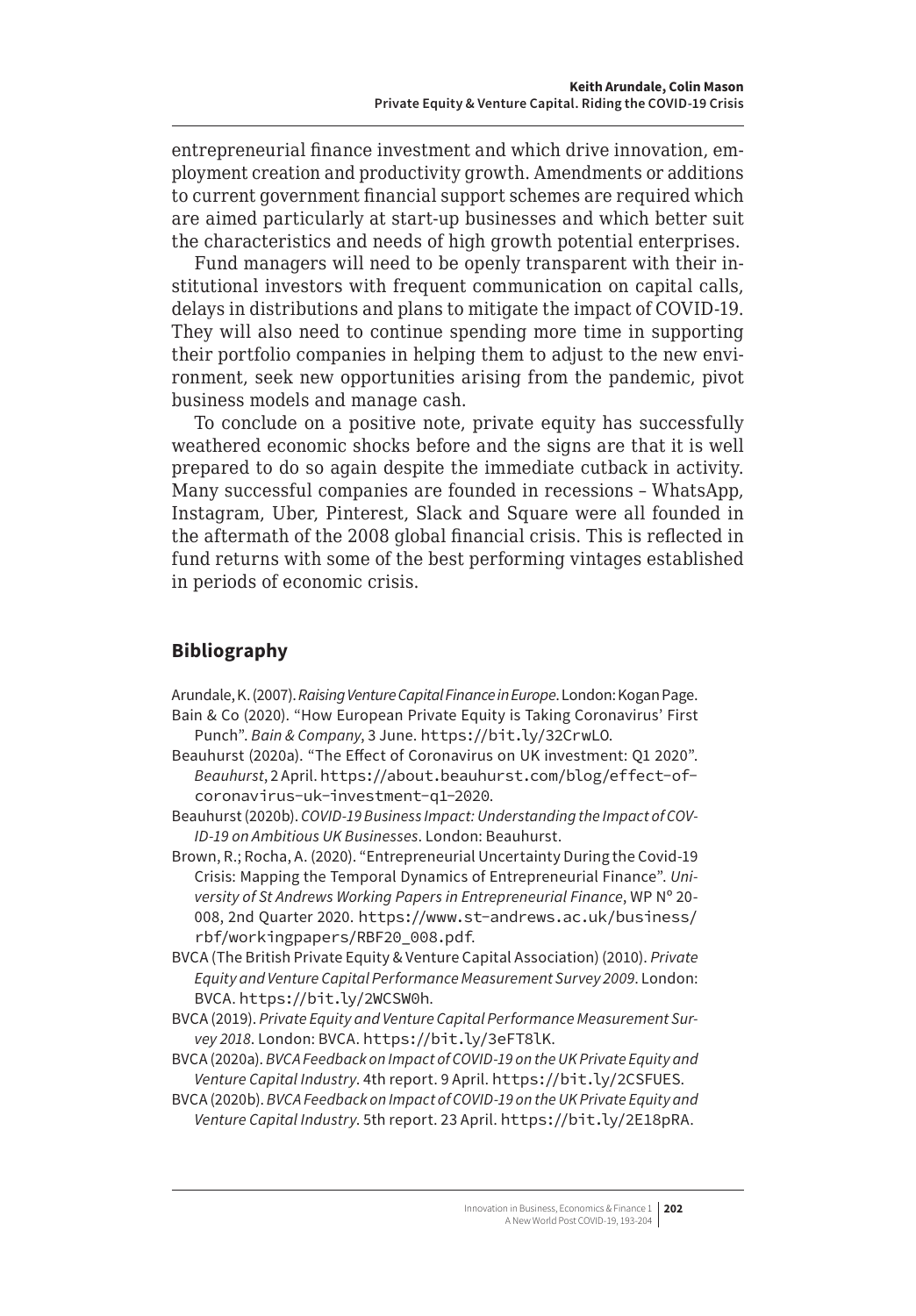- EuropeanStartups.co (2020). "Europe's Startup Ecosystem Navigating the COV-ID-19 Crisis". Launch report, 22 April. https://europeanstartups.co/ reports/launch-report-european-startups.
- Financial Times (2020a). "'Video is Fine': Venture Capitalists Find the Benefits in Digital Due Diligence". *Financial Times*, 3 June. [https://www.ft.com/](https://www.ft.com/content/202f6034-9190-4b08-bf6d-f69ebcf4bb22) [content/202f6034-9190-4b08-bf6d-f69ebcf4bb22](https://www.ft.com/content/202f6034-9190-4b08-bf6d-f69ebcf4bb22).
- Financial Times (2020b). "Private Equity Companies Miss Out on Bailout Loans". *Financial Times*, 19 May. [https://www.ft.com/content/46641ba1](https://www.ft.com/content/46641ba1-fd7d-4718-8f17-262881bf31ef) [fd7d-4718-8f17-262881bf31ef](https://www.ft.com/content/46641ba1-fd7d-4718-8f17-262881bf31ef).
- Financial Times (2020c). "Private Equity Steps in Where Others Fear to Tread During Pandemic". *Financial Times*, 18 June. [https://www.ft.com/](https://www.ft.com/content/912929f7-7366-45d0-90ce-4467b9fec7f0) [content/912929f7-7366-45d0-90ce-4467b9fec7f0](https://www.ft.com/content/912929f7-7366-45d0-90ce-4467b9fec7f0).
- Financial Times (2020d). "Big Tech Goes on Pandemic M&A Spree Despite Political Backlash". *Financial Times*, 28 May. [https://www.ft.com/](https://www.ft.com/content/04a62a26-42aa-4ad9-839e-05d762466fbe) [content/04a62a26-42aa-4ad9-839e-05d762466fbe](https://www.ft.com/content/04a62a26-42aa-4ad9-839e-05d762466fbe).
- Financial Times (2020e) "Lex Letter from London: The Tech IPO Comeback". *Financial Times*, 17 June. [https://www.ft.com/content/13f7523c-](https://www.ft.com/content/13f7523c-8d1c-443d-bd9c-c2a45cc810d8)[8d1c-443d-bd9c-c2a45cc810d8](https://www.ft.com/content/13f7523c-8d1c-443d-bd9c-c2a45cc810d8).
- Financial Times (2020f). "How Covid-19 is Attracting Investors to Us Health Ventures". *Financial Times*, 15 June. <https://on.ft.com/32B02Gp>.
- Frontier Economics (2013). *Exploring the Impact of Private Equity on Economic Growth in Europe: A Report Prepared for the EVCA*. May 2013. Brussels: Frontier Economics Europe. [https://www.investeurope.eu/media/1110/](https://www.investeurope.eu/media/1110/frontier_economics_report.pdf) [frontier\\_economics\\_report.pdf](https://www.investeurope.eu/media/1110/frontier_economics_report.pdf).
- Gilligan, J.; Wright, M. (2014). *Private Equity Demystified. An Explanatory Guide*. 3rd ed. London: ICAEW Corporate Finance Faculty. https://bit.ly/32CUNGb.
- Houlihan Lokey (2020). *COVID-19: Private Equity Fundraising Outlook*. Los Angeles: Houlihan Lokey, Private Funds Group. [http://cdn.hl.com/pdf/2020/](http://cdn.hl.com/pdf/2020/covid-19-private-equity-fundraising-outlook-04-2020.pdf) [covid-19-private-equity-fundraising-outlook-04-2020.pdf](http://cdn.hl.com/pdf/2020/covid-19-private-equity-fundraising-outlook-04-2020.pdf).
- Mason, C. (2020). *The Coronavirus Economic Crisis: Its Impact on Venture Capital and High Growth Enterprises*. European Commission Joint Research Centre. Luxembourg: Publications Office of the European Union. [http://dx.doi.](http://dx.doi.org/10.2760/408017) [org/10.2760/408017](http://dx.doi.org/10.2760/408017).
- Mason, C.; Botelho, T.; Harrison, R. (2016). "The Transformation of the Business Angel Market: Evidence and Research Implications". *Venture Capital: An International Journal of Entrepreneurial Finance*, 18(4), 321-44. [https://doi.](https://doi.org/10.1080/13691066.2016.1229470) [org/10.1080/13691066.2016.1229470](https://doi.org/10.1080/13691066.2016.1229470).
- Preqin (2020a). *Preqin Quarterly Update: Private Equity & Venture Capital Q1 2020*. <https://www.preqin.com>.
- Preqin (2020b). *The Impact of COVID-19 on the Venture Capital Industry*. 0100 Conferences Virtual, June 2020.
- Real Deals (2020a). *Real Deals Magazine*, 457, 19 March.
- Real Deals (2020b). *Real Deals Magazine*, 459, 16 April.
- Real Deals (2020c). *Real Deals Magazine*, 460, 30 April.
- Real Deals (2020d). *Real Deals Magazine*, 461, 14 May.
- Real Deals (2020e). *Real Deals Magazine*, 462, 28 May.
- Save Our StartUps (2020). 9th April. https://bit.ly/2E4x73D.
- SeedLegals (2020). "The Government's Future Fund Won't Help UK Startups". *SeedLegals*, 21 April. [https://seedlegals.com/resources/the-gov](https://seedlegals.com/resources/the-governments-future-fund-wont-help-uk-startups)[ernments-future-fund-wont-help-uk-startups](https://seedlegals.com/resources/the-governments-future-fund-wont-help-uk-startups).